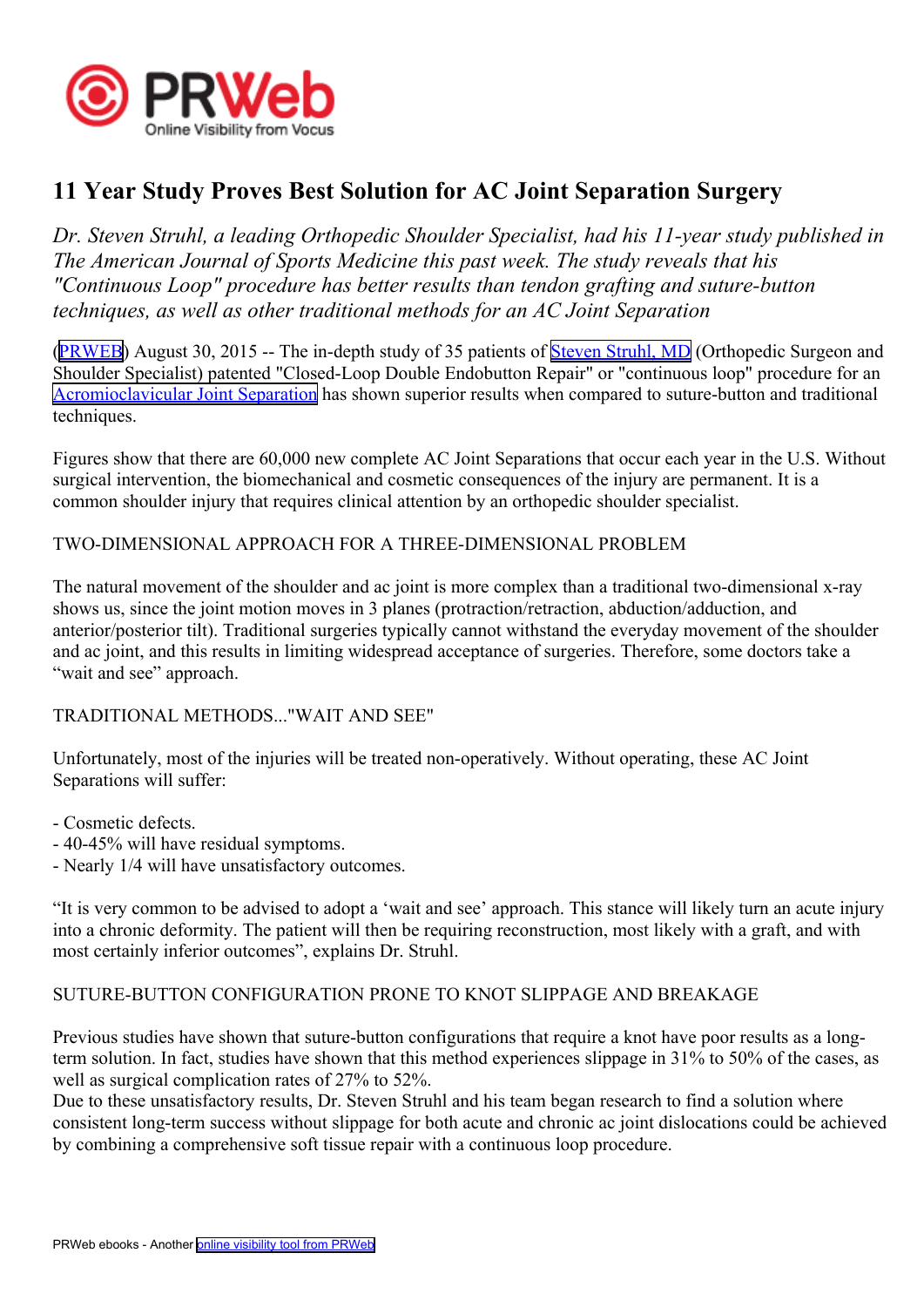

U.S. Patented "Closed-Loop Double Endobutton Repair" or "Continuous Loop" AC Joint Separation Procedure with SUPERIOR RESULTS

This study demonstrated that the use of <sup>a</sup> continuous loop design, significantly improved outcomes over standard suture-button configurations. Results proved that the "closed-loop" eliminates the problem of knot slippage or breakage that is inherent to <sup>a</sup> standard suture-button device. More importantly the loop has similar stiffness and more than double the strength of one's own ligament. The "loop" was found to be durable and reliable, showed effective healing, and large load-bearing grafts were avoided.

## Patented Technique

Dr. Struhl explains, "The surgical design was to use <sup>a</sup> continuous loop to eliminate knot breakage and slippage, is in line with biomechanical principles and always creates <sup>a</sup> biologic connection between the coracoid and the clavicle. The technique is open, the joint is reduced, <sup>a</sup> hole is drilled, the channel length is measured and the appropriate loop size is chosen and prepared with sutures. When the measured channel is within 1mm, <sup>a</sup> standard endobutton is used. When the measurement is in between, <sup>a</sup> larger loop is chosen, which leaves excess loop that is filled with an extended button that is thicker and wider and compensates for the extra loop."

Study Group with comprehensive evaluations

The study group consisted of 35 patients, who were followed for 4 to 11 years. Industry best practices of outcome scoring systems were used to validate results. For each patient, X-rays were done and quantitated comparing normal with the operative side. Follow-up information was obtained on all 35 patients and comprehensive evaluations were performed on 31.

The Results...Across the board positive scores!

At follow up, the average constant score was 98 (0-100), the mean University of California, Los Angeles Shoulder Rating Scale score was 34 (0-35), the mean American Shoulder and Elbow Surgeons Shoulder Score (ASES) was 98 (0-100) and the Simple Shoulder Test (SST) score was 11.3 (0-12). The average amount of "slippage" was only 1.2 mm, which is well below the clinical failure rate of 3 mm.

There was no tendency for loss of reduction over the 11-year period. Cosmetic appearance of both the incision and the shoulder was quite good. One patient did re-dislocate after an acute trauma; there was one asymptomatic late fracture and one patient required <sup>a</sup> late distal clavicle excision for pain. Follow-up MRI evaluation was performed on 10 patients, which confirmed <sup>a</sup> robust healing response.

Why does the Double Endobutton Continuous Loop Work?

- It has <sup>a</sup> strong and durable fixation
- Allows for normal physiologic movement
- Surgeon friendly that minimizes complication risk and plan for long-term biologic stability.

\_\_\_\_\_\_\_\_\_\_\_\_\_\_\_\_\_\_\_\_\_\_\_

About Steven Struhl, MD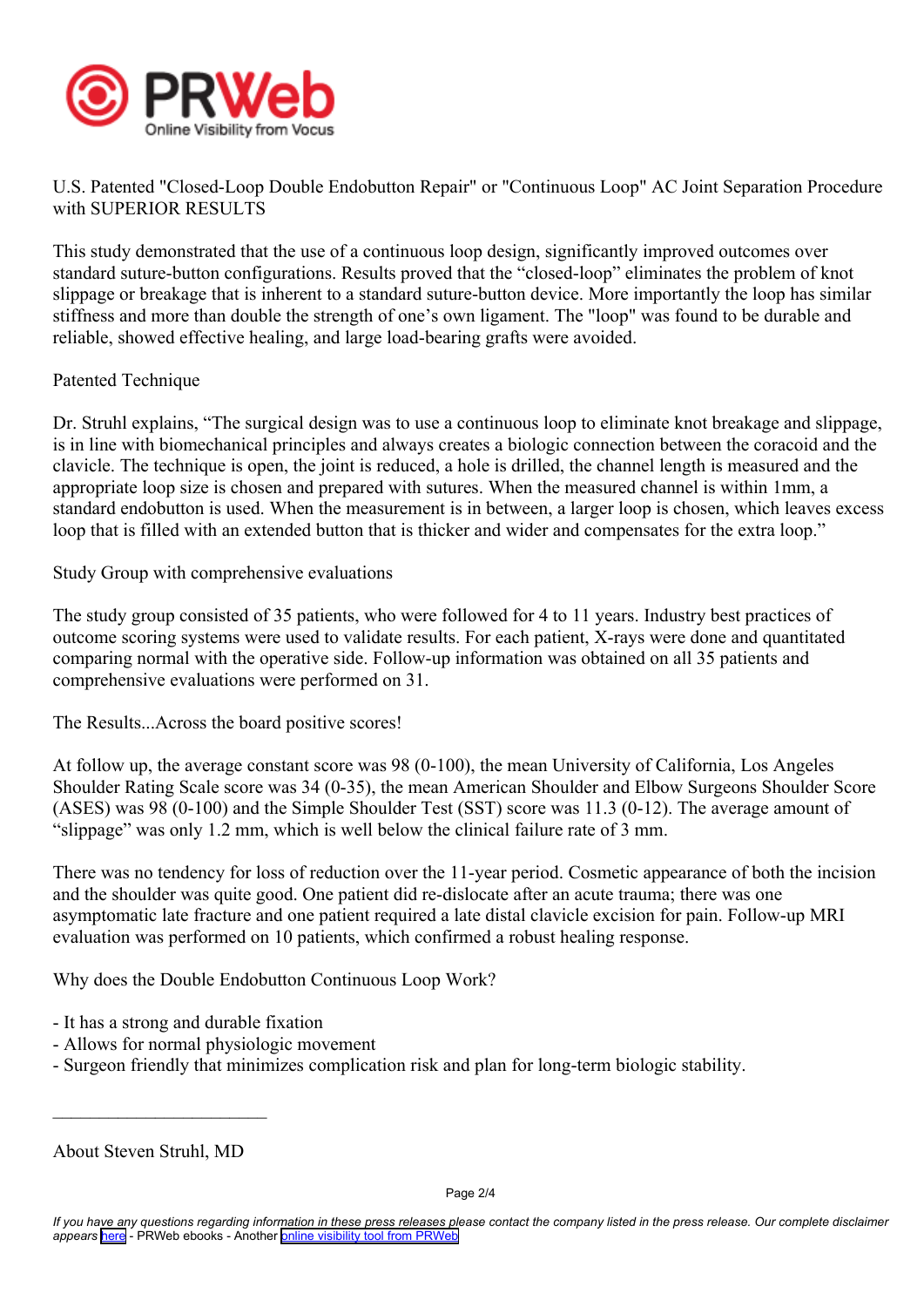

Steven Struhl, MD is board certified in both Orthopedic Surgery and Sports Medicine/Arthroscopic Surgery and has been in private practice for over 22 years. He is currently on faculty at NYU Langone Medical School and is <sup>a</sup> member of the teaching service at the Hospital for Joint Diseases. He has authored numerous peer review articles and his research has been presented both nationally and internationally.

For more information about Dr. Steven Struhl's patented "Closed-Loop Double Endobutton Repair" for an AC Joint Separation, please visit [www.shouldersandknees.com](http://www.shouldersandknees.com) or [www.acjointseparation.com](http://www.acjointseparation.com). For a copy of this study, please visit <http://ajs.sagepub.com/content/early/2015/08/07/0363546515596409>.